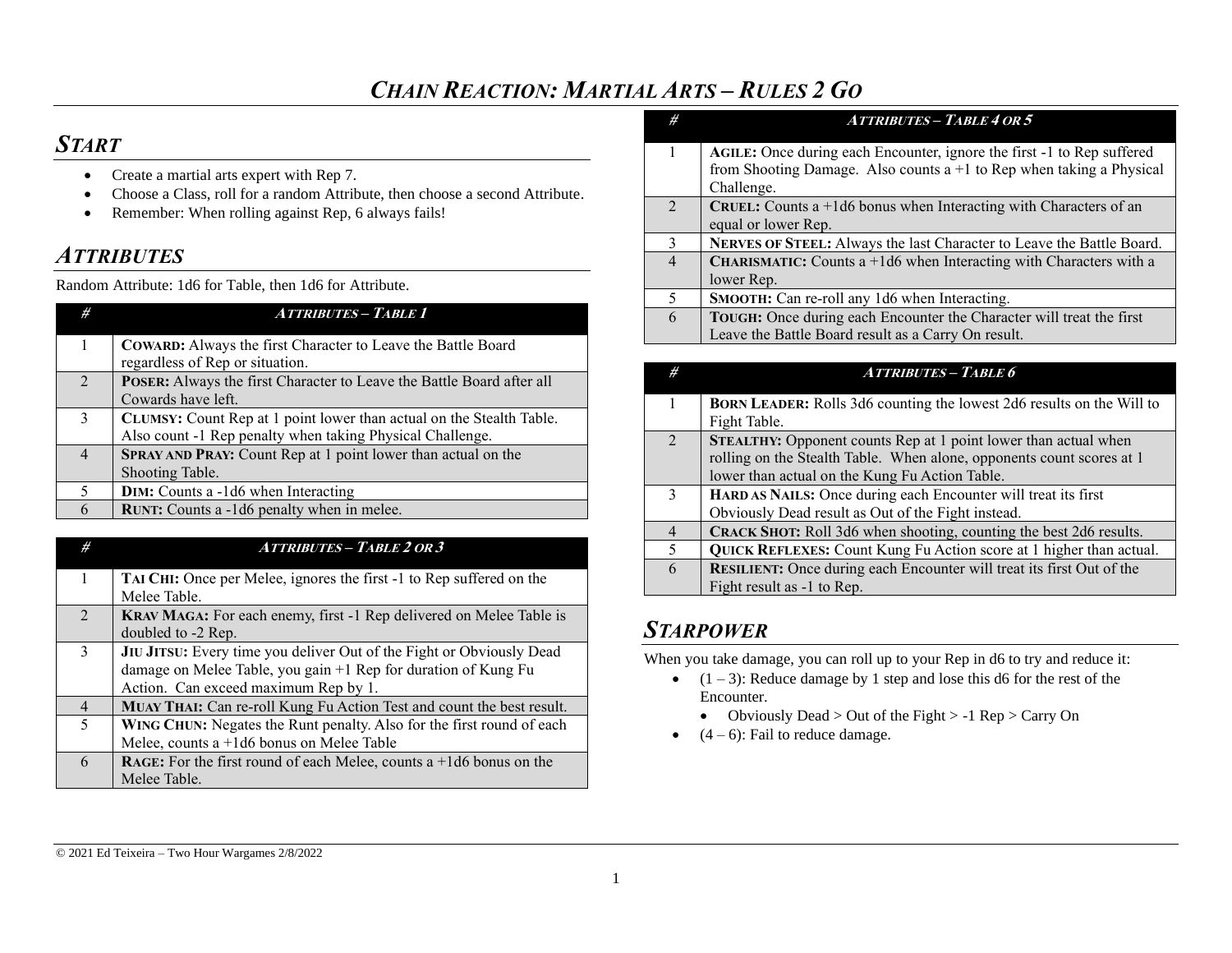- **How Many?** =  $1/2d6$ :
	- $\bullet$  1 = One less than your Band (minimum 1).
	- $\bullet$  2 = Same number as your Band.
	- $3 =$ One more than your Band.

| #                | $1 - 3$   | $4 - 5$   |           |
|------------------|-----------|-----------|-----------|
| <b>CITIZEN</b>   | Citizen   | Ganger    | Police    |
| <b>GANGER</b>    | Ganger    | Police    | Citizen   |
| <b>MERCENARY</b> | Military  | Mercenary | Police    |
| <b>MILITARY</b>  | Mercenary | Military  | Ganger    |
| <b>POLICE</b>    | Ganger    | Citizen   | Mercenary |

- **Who Are They?**  $= 1d6$  for Class
	- 1/2d6 for Leader and go down the list to fill out the rest of the Band.
	- Alternatively, 1d6 each for Rep and Attribute for each member.

## *CITIZENS*

| #  | <b>TYPE</b> | <b>REP</b> | <b>ATTRIBUTE</b> |
|----|-------------|------------|------------------|
|    | Leader      |            | <b>RANDOM</b>    |
|    | Grunt       |            | <b>RANDOM</b>    |
|    | Grunt       | 4 (1)      | <b>RANDOM</b>    |
|    | Grunt       |            | <b>RANDOM</b>    |
| 5+ | Grunt       |            | <b>RANDOM</b>    |

*(1) Chance (1 – 4) of Rep 3.*

# *GANGERS*

| #    | <b>TYPE</b> | Rep    | <b>ATTRIBUTE</b>              |
|------|-------------|--------|-------------------------------|
|      | Leader      | 5(1)   | <b>QUICK REFLEXES</b> + $P-1$ |
|      | Grunt       |        | <b>RESILIENT</b>              |
|      | Grunt       |        | <b>TAI CHI</b>                |
|      | Grunt       | (4)(2) | <b>TAI CHI</b>                |
| $5+$ | Grunt       |        | <b>TAI CHI</b>                |

*(1) Chance (1 – 3) of Rep 4. (2) Chance (1 – 3) of Rep 3.*

### *POLICE*

| #    | <b>TYPE</b> | <b>REP</b> | <b>ATTRIBUTE</b>              |
|------|-------------|------------|-------------------------------|
|      | Leader      | 5(1)       | <b>QUICK REFLEXES</b> + $P-1$ |
|      | Grunt       |            | <b>RESILIENT</b> + $P-1$      |
|      | Grunt       |            | <b>KRAV MAGA</b> + $P-1$      |
|      | Grunt       |            | <b>KRAV MAGA</b>              |
| $5+$ | Grunt       |            | <b>KRAV MAGA</b>              |

*(1) Chance (1 – 2) of Rep 4.*

# *MERCENARIES*

| #         | <b>TYPE</b> | <b>REP</b> | <b>ATTRIBUTE</b>              |
|-----------|-------------|------------|-------------------------------|
|           | Leader      | 5 (1)      | <b>CRACK SHOT</b> $+$ P-1     |
|           | Grunt       |            | <b>QUICK REFLEXES</b> + $P-1$ |
|           | Grunt       |            | <b>RESILIENT</b> + $P-1$      |
|           | Grunt       |            | <b>SPRAY AND PRAY</b> + $P-1$ |
| $5+$<br>. | Grunt       |            | <b>SPRAY AND PRAY</b> + $P-1$ |

*(1) Chance (1 – 2) of Rep 4. (2) Chance (1 – 2) of Rep 3.*

## *MILITARY*

| # | <b>TYPE</b> | REP | <i>A TTRIBUTE</i>             |
|---|-------------|-----|-------------------------------|
|   | Leader      |     | $RAGE + P-1$                  |
|   | Grunt       |     | <b>CRACK SHOT</b> + $P-1$     |
|   | Grunt       |     | <b>QUICK REFLEXES</b> + $P-1$ |
|   | Grunt       | (2) | <b>RESILIENT</b> + $P-1$      |
|   | Grunt       |     | <b>RESILIENT</b> + $P-1$      |

*(1) Chance (1 – 2) of Rep 4. (2) Chance (1 – 2) of Rep 3.*

#### © 2021 Ed Teixeira – Two Hour Wargames 2/8/2022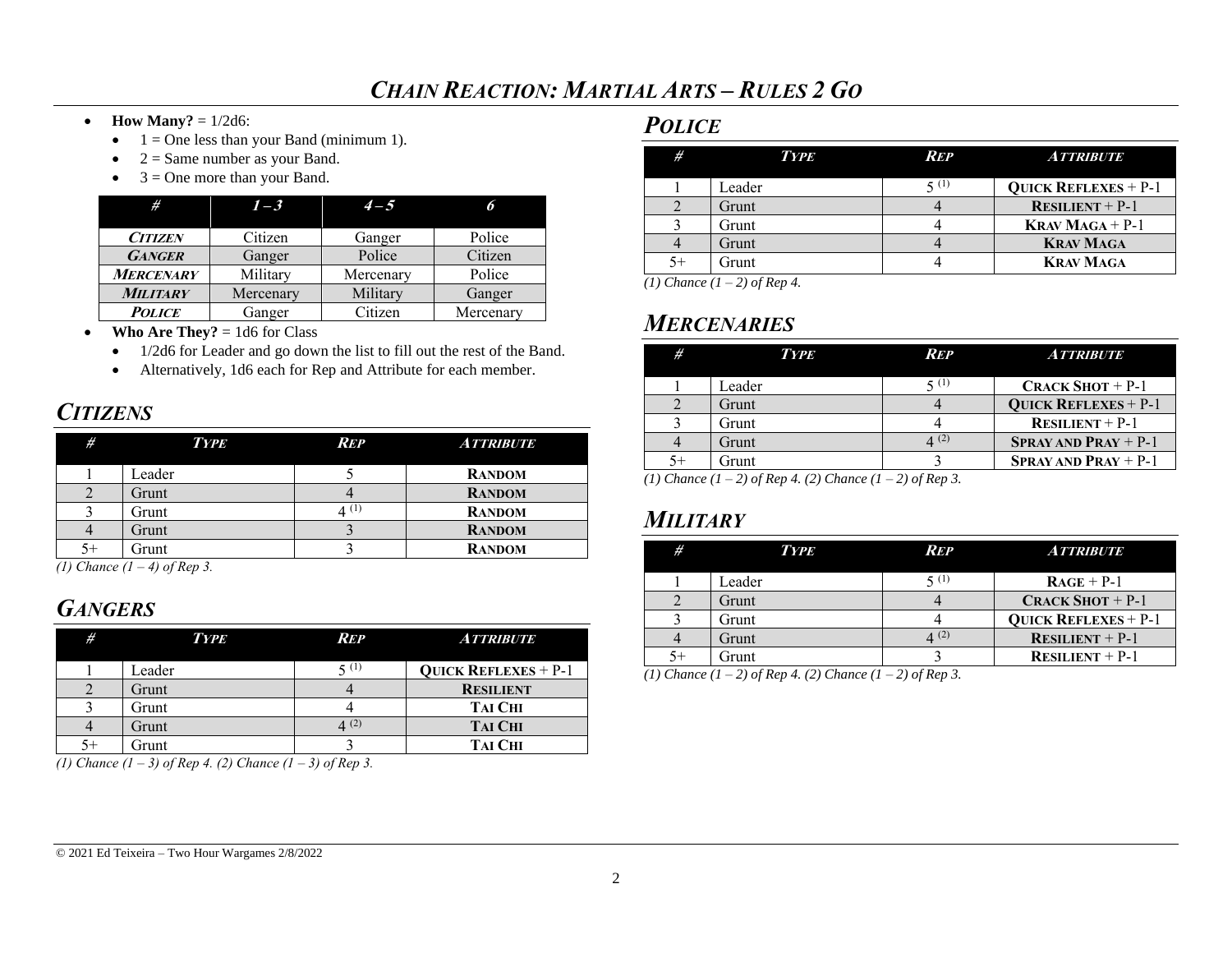## *CHAIN REACTION: MARTIAL ARTS – RULES 2 GO*

## *KUNG FU ACTION*

- 1d6 for each Character involved in the fight. Read result as rolled for Kung Fu Action sequence.
- Highest scoring figure Activates first and lowest scoring figure Activates last, rolling off ties.
- Move Active figure into contact with up to three enemy figures of choice, initiating Melee.
	- If figure has a gun (P-1) they can shoot at one target instead of moving into Melee.
	- Figures with guns Return Fire when charged.
- Once Melee is fully resolved, next highest scoring Figure moves.
- Continue process until only one side is left standing.
- If last figure finishes activation and both sides still have figures standing, take Will to Fight test and roll again for Kung Fu Action sequence.
- Any Rep lost during Melee stays until all fights and Kung Fu Action sequences are resolved. Then all Reps return to normal.

#### **ATTRIBUTE**

**QUICK REFLEXES:** Count score at 1 higher than actual. **MUAY THAI:** Can re-roll and count the best result. **STEALTHY:** When alone, opponents count scores at 1 lower than actual.

| <b>D6 SCORE</b>     | <i>Result</i>                                                                                                  |
|---------------------|----------------------------------------------------------------------------------------------------------------|
| Higher d6           | Figure Activates and can:<br>Shoot.<br>Charge into Melee.<br>$\bullet$<br>Leave the Battle Board.<br>$\bullet$ |
| Same d <sub>6</sub> | Reroll. Loser is lower on Kung Fu Action sequence than<br>winner, but not below figures it already beat.       |
| Lower d6            | Figures with guns can return fire. Otherwise, must wait for turn<br>in sequence to act.                        |

### *MELEE*

2d6 for each Melee combatant.

| <i><b>ATTRIBUTE</b></i>                                                                 |
|-----------------------------------------------------------------------------------------|
| HARD AS NAILS: Once during each Encounter, treat first Obviously Dead result as         |
| Out of the Fight instead.                                                               |
| <b>RESILIENT:</b> Once during each Encounter, treat first Out of the Fight result as -1 |
| Rep result instead.                                                                     |
| $RAGE: +1d6$ to first round of every Melee.                                             |
| <b>RUNT:</b> $-1d6$                                                                     |
| WING CHUN: Negates Runt and adds +1d6 to first round of every Melee.                    |
| TAI CHI: Once per Melee, ignores the first -1 to Rep suffered.                          |
| KRAV MAGA: For each enemy, first -1 Rep delivered is doubled to -2 Rep.                 |
| JIU JITSU: Every time you deliver Out of the Fight or Obviously Dead damage,            |
| you gain +1 Rep for duration of Kung Fu Action. Can exceed maximum Rep by               |
|                                                                                         |

| <b>#D6 PASSED</b> | Result                                                       |
|-------------------|--------------------------------------------------------------|
| Passed 2d6        | <b>If winner scored "doubles"</b> – Loser is Obviously Dead. |
| more              | <b>Otherwise</b> – Loser is Out of the Fight.                |
| Passed 1d6        | Winner rolls 1d6 versus the Rep of the loser.                |
| more              | If equal or higher $-$ Out of the Fight.                     |
|                   | If lower – Suffer -1 to Rep.                                 |
|                   | Immediately fight another round of melee.                    |
| Passed same       | <b>Both suffer -1 to Rep.</b> Fight another round of melee.  |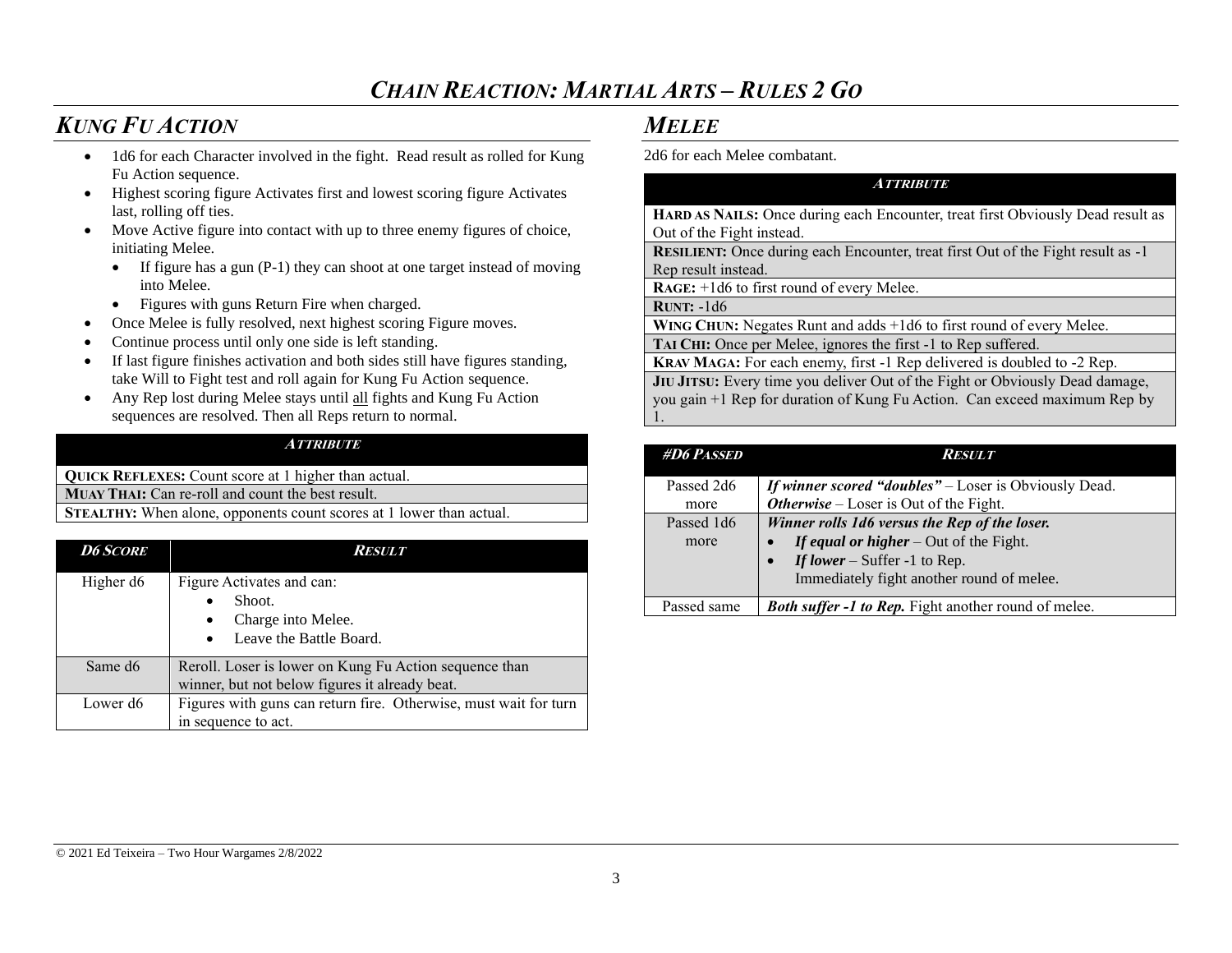## *CHAIN REACTION: MARTIAL ARTS – RULES 2 GO*

## *SHOOTING*

2d6 for each shooter.

| <b>ATTRIBUTE</b>                                                      |
|-----------------------------------------------------------------------|
| <b>CRACK SHOT:</b> Roll 3d6 when shooting, counting the best 2d6.     |
| SPRAY AND PRAY: Count Rep at 1 point lower than actual when shooting. |
|                                                                       |

| #D6<br><i>Passed</i> | Result                                                                                                            |
|----------------------|-------------------------------------------------------------------------------------------------------------------|
| 2                    | <b>Hit Target:</b>                                                                                                |
|                      | If being charged, chargers who survive received damage<br>$\bullet$<br>continue into contact.                     |
| $0 \text{ or } 1$    | Miss:                                                                                                             |
|                      | If being charged, chargers continue into contact.                                                                 |
|                      | Targets return fire if they have a gun. If already returned<br>$\bullet$<br>fire or has no gun, Carry On instead. |

# *SHOOTING DAMAGE*

1d6 for each Character who took damage.

### **ATTRIBUTE**

**HARD AS NAILS:** Once during each Encounter, treat first Obviously Dead result as Out of the Fight instead.

**RESILIENT:** Once during each Encounter, treat first Out of the Fight result as -1 Rep instead.

**AGILE:** Once during each Encounter, ignore the first -1 to Rep suffered from Shooting Damage.

| #                        | <b>RESULT</b>                    |
|--------------------------|----------------------------------|
| ``6"                     | <b>Target is Obviously Dead.</b> |
| Rep or higher, but not a | Target is Out of the Fight.      |
| ``6"                     |                                  |
| Lower than Rep           | Target suffers -1 Rep.           |

## *WILL TO FIGHT*

2d6 for the Leader of each side.

### **ATTRIBUTE BORN LEADER:** Rolls 3d6 counting the lowest 2d6 results. **COWARD:** Will always be the first to Leave the Battle Board regardless of Rep or situation. **POSER:** Always the first Character to Leave the Battle Board after all Cowards have left. **NERVES OF STEEL:** Always the last Character to Leave the Battle Board. **TOUGH:** Once during each Encounter the Character will treat the first Leave the Battle Board result as a Carry On result.

| <b>#D6 PASSED</b> | Result                                                        |
|-------------------|---------------------------------------------------------------|
|                   | $All$ – If more than 50% Out of the Fight, Obviously Dead, or |
|                   | Left the Battle Board, count as passing 1d6.                  |
|                   | Otherwise - Carry On.                                         |
|                   | <b>Citizens</b> – Leave the Battle Board.                     |
|                   | <b>Gangers</b> – Two figures Leave the Battle Board.          |
|                   | Military or Mercenaries - One figure Leaves the Battle Board. |
|                   | <b>Police</b> – One figure Leaves the Battle Board.           |
|                   | Lowest Rep will leave first. If Reps are tied, roll randomly. |
|                   | Whole side Leaves the Battle Board.                           |

# *RECOVERY*

2d6 for each recovering Character.

| <b>#D6 PASSED</b> | <i>Result</i>                                                                    |
|-------------------|----------------------------------------------------------------------------------|
|                   | <b>Character returns to the Band.</b>                                            |
|                   | <b>Recovered Out of the Fights will return to the Band.</b>                      |
|                   | Unrecovered Out of the Fights are Captured.                                      |
|                   | Those not ordered to, but Left the Battle Board, will not return<br>to the Band. |
|                   | Character does not return to the Band.                                           |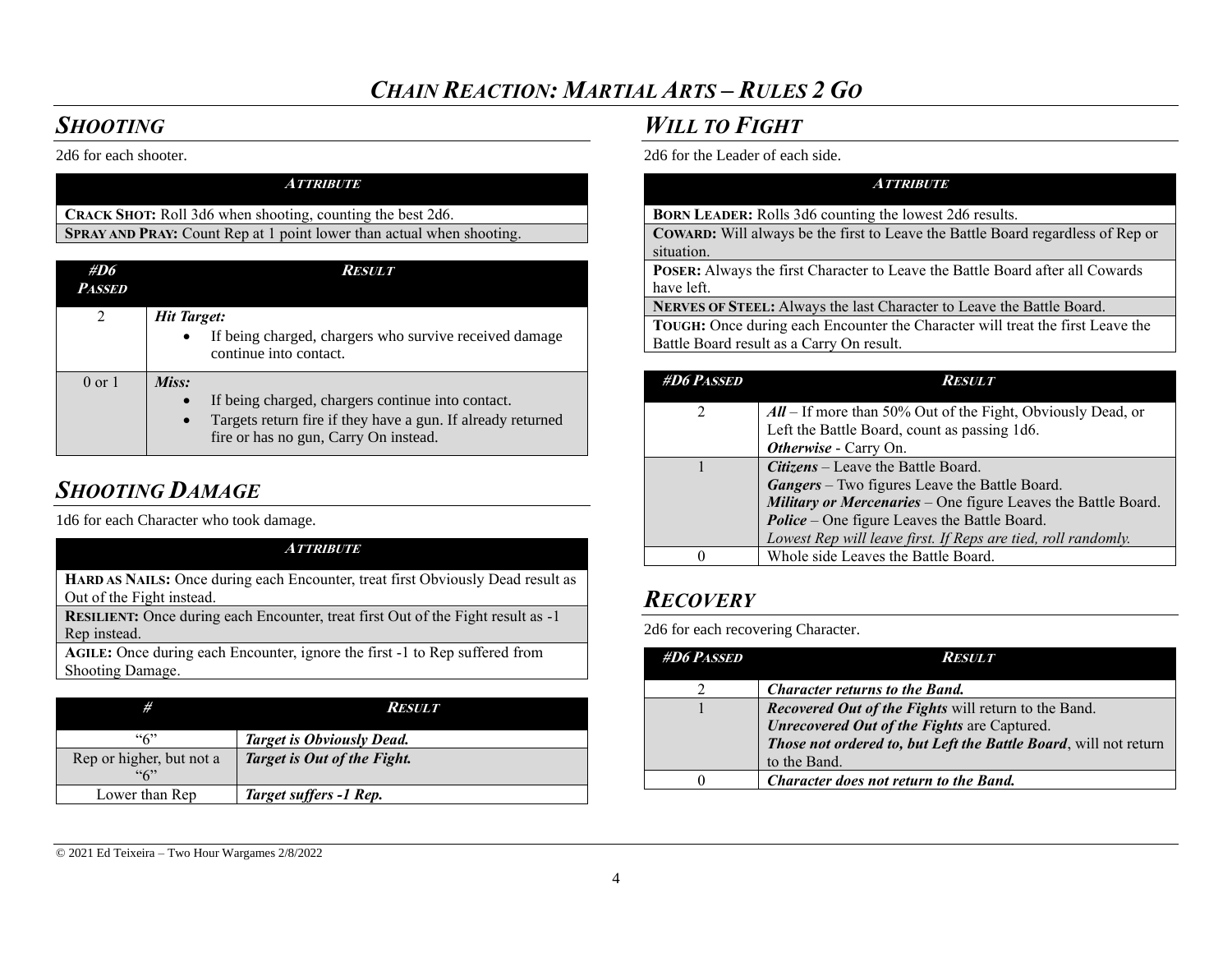## *INTERACTION*

#### 2d6 for each side.

| <b>#D6 PASSED</b>  | <b>RESULT</b>                                                                                                                      |
|--------------------|------------------------------------------------------------------------------------------------------------------------------------|
| Passed more<br>d6  | <b>NPC</b> gives you a favorable result. Gain 1 Increasing Rep d6.<br>If attempt Further Interaction and succeed, can be Recruited |
|                    | or give a Clue. Gain 1 additional Increasing Rep d6.                                                                               |
| Passed same        | NPC ignores you.                                                                                                                   |
| Passed fewer<br>d6 | NPC gives you an unfavorable result. Gain 1 Decreasing Rep<br>d6.                                                                  |
|                    | If attempt Further Interaction and fail, you gain 1 additional<br>Decreasing Rep d6.                                               |

### *STEALTH*

- 2d6 for sneaking Character and 2d6 for enemy Leader.
- If you have Band members with you, each must roll separately against enemy Leader.
- If you succeed and a Band member fails, cut them loose or join the fight.

#### **ATTRIBUTE**

**STEALTHY:** Opponent counts its Rep at 1 point lower than actual. **CLUMSY**: Count Rep at 1 point lower than actual.

| <b>#D6 PASSED</b>    | <i>Result</i>                                                                                                                                        |
|----------------------|------------------------------------------------------------------------------------------------------------------------------------------------------|
| More d6              | Success! Avoided detection.                                                                                                                          |
| Same # of $d6$       | If opponent Citizens, Gangers, or Police: Success! Avoided<br>detection.<br>If opponent Mercenaries or Military: Failure! Go to the Action<br>table. |
| Fewer d <sub>6</sub> | Failure! Go to the Action table.                                                                                                                     |

## *INCREASING/DECREASING REP D6*

- After every month (2 Encounters) roll the sum of Increasing and Decreasing Rep d6.
	- Increasing and Decreasing Rep d6 cancel each other out.
- If any Increasing Rep d6 rolls are "6" increase your Rep or a Skill by 1 point.
- If any Decreasing Rep d6 rolls are "1" decrease your Rep or a Skill by 1 point.

### *INCREASING REP D6*

| <b>EVENT</b>                                                                                                  | <b>D6 GAINED</b> |
|---------------------------------------------------------------------------------------------------------------|------------------|
| <b>Damage</b> – Each opponent that your side caused<br>to go Out of the Fight, Obviously Dead or<br>captured. |                  |
| <b>Interaction</b> $- A$ positive interaction with an<br>NPC.                                                 | Varies           |
| $Miscellaneous - Any additional Increasing$<br>Rep d6 not on this table.                                      | Varies           |

### *DECREASING REP D6*

| <b>EVENT</b>                                            | <b>D6 GAINED</b> |
|---------------------------------------------------------|------------------|
| Leave the Battle Board - If you left the Battle         |                  |
| Board in defeat.                                        |                  |
| <b>Band Member Left Behind</b> – Each Out of the        |                  |
| Fight Band member left behind when leaving              |                  |
| the Battle Board.                                       |                  |
| <b>Interaction</b> – A negative interaction with an     | Varies           |
| NPC.                                                    |                  |
| <b>Cut Loose</b> – If you cut loose a Band member.      |                  |
| <b>Star Power</b> – Each time you reduced damage        |                  |
| with Star Power.                                        |                  |
| <b>Sweet Talk</b> – Each additional d6 used when        |                  |
| Interacting with an NPC.                                |                  |
| $U$ <i>pkeep</i> – At the start of each Week, each Band |                  |
| member including yourself.                              |                  |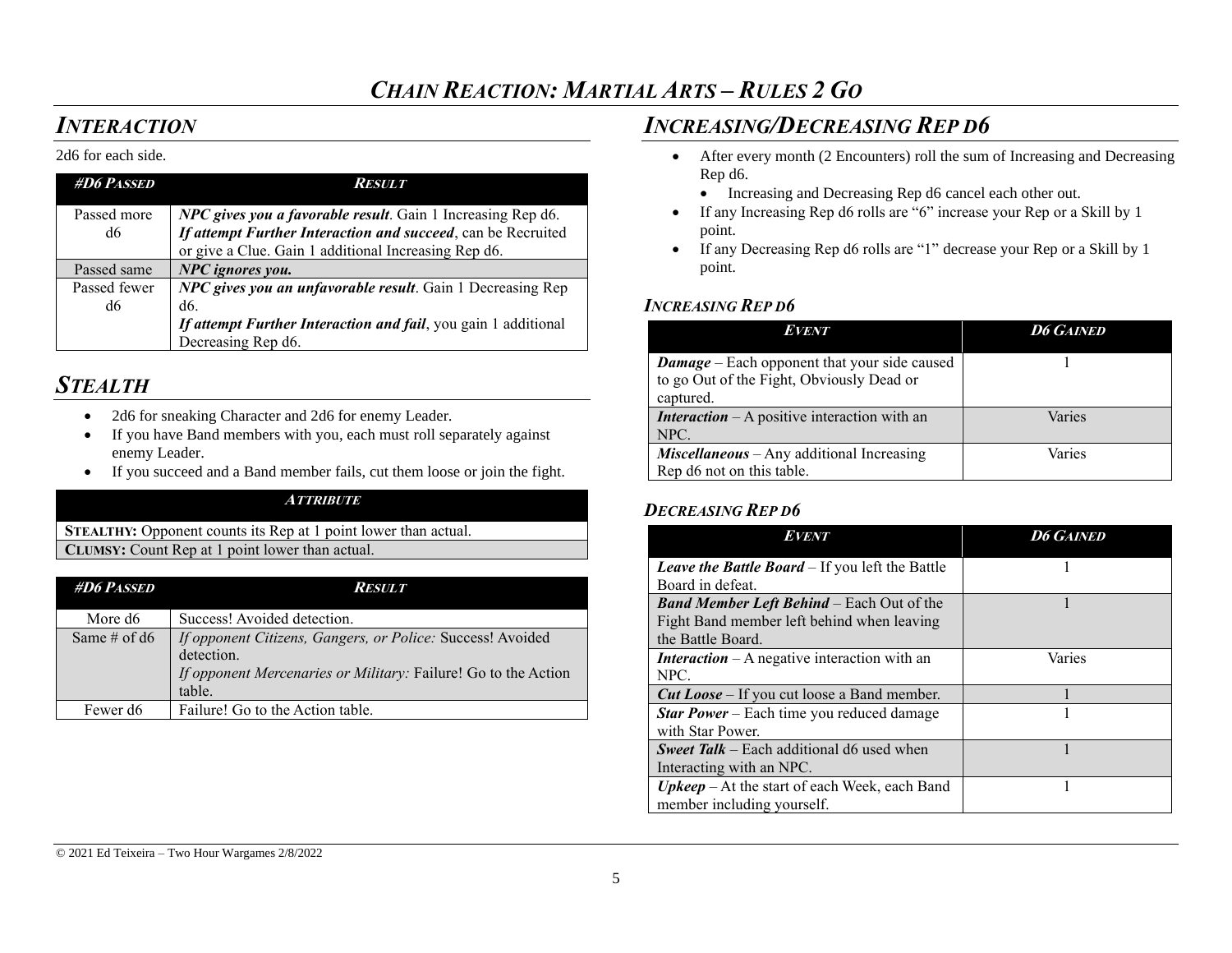## *ENCOUNTERS*

Rotate between Voluntary and Involuntary Encounters.

**VOLUNTARY**: Choose between Cruisin', Chillin', and Confrontation.

#### **INVOLUNTARY**: Roll 1/2d6:

- 1. Cruisin' Resolve 1/2d6 PEFs to reach next story location.
	- Reroll for destination, counting another result of 1 as Confrontation.
- 2. Chillin' Resolve 1/2d6 PEFs to Interact, Recruit, or get a Job.
	- PEF Resolution always results in Contact.
	- All NPCs are friendly unless you roll Unfavorable Interaction result.
- 3. Confrontation Resolve  $1 + 1/2d6$  PEFs and defeat all enemies.

### *PEF RESOLUTION – REP4*

| <b>#D6 PASSED</b> | Result                                                                                                                                                                                                                    |
|-------------------|---------------------------------------------------------------------------------------------------------------------------------------------------------------------------------------------------------------------------|
|                   | <b>Contact!</b> You've come across something. Remove the PEF.                                                                                                                                                             |
|                   | Something's out there. Resolve remaining PEFs using 3d6,<br>counting the lowest 2d6 scores. If last PEF and have not<br>resolved anything, count as passing 2d6. Remove the PEF.                                          |
| $\theta$          | <b>Nothing to worry about.</b> If last PEF and have not resolved<br>anything, count as passing 2d6. If already resolved at least one<br>PEF as something, then it's nothing, but a bad case of nerves.<br>Remove the PEF. |

## *CLUES*

Before starting a Voluntary Encounter you can try to locate a specific target such as the Big Bad, another important NPC, or a valuable stash.

- 2d6 versus **number of Clues**.
- If located, you can use your Vol Encounter to immediately go to the target.
- Use whatever Encounter is appropriate (e.g. Confrontation for a hostile NPC or Chillin' for a friendly one).

| <b>#D6 PASSED</b> | <b>RESULT</b>                                                                          |
|-------------------|----------------------------------------------------------------------------------------|
|                   | <b>Success!</b> You've located the target. Can use a Vol Encounter to<br>go to target. |
|                   | <b>Revoll.</b> If pass 1d6 again, count as pass 0d6.                                   |
|                   | Found nothing.                                                                         |

To find a clue:

- 2d6 versus 5 Rep after winning any Encounter.
- Decide who or what you want to find before you roll.
- You can track clues for multiple targets.

| <b>#D6 Passed</b> | <i><b>RESULT</b></i>                                                                           |
|-------------------|------------------------------------------------------------------------------------------------|
|                   | <b>Success!</b> You've found a Clue (maximum 5). Roll 2d6 versus<br>Clues to locate the target |
|                   | <b>Revoll.</b> If pass 1d6 again, count as pass 0d6.                                           |
|                   | Found nothing.                                                                                 |

#### © 2021 Ed Teixeira – Two Hour Wargames 2/8/2022